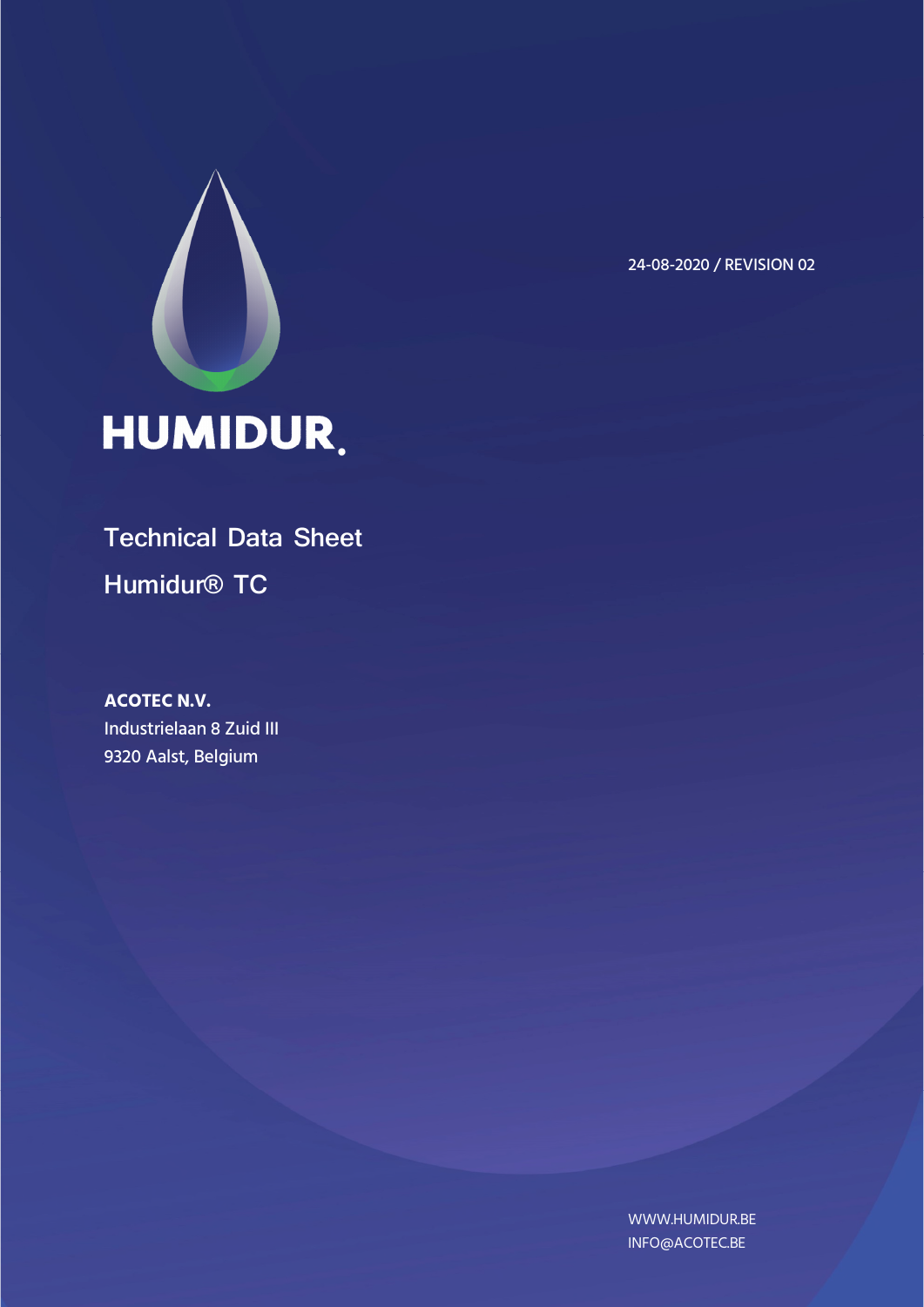# **Product Description**

Humidur TC is a two-component solvent-free epoxy siloxane hybrid topcoat offering the following benefits:

- Excellent gloss and colour retention
- UV-resistant
- Environmentally friendly (100 % solids, no solvents, no VOC's, no heavy metals, no iso-cyanates)
- High weather resistance
- Excellent impact resistance
- Outstanding adhesion to substrate

#### **Composition**

Humidur TC consists of two components:

A is the base component and contains:

- the epoxy siloxane resin,
- lamellar abrasion and impact resistant fillers,
- colouring pigments

B is the hardener and contains:

Amino-silane hardener complex

The application of Humidur TC can be done using airless spray, gravity feed spray gun, brush or roller.

#### **Recommended Use**

Humidur TC is generally applied on top of epoxy coatings and on top of concrete for aesthetic reasons, for its high weather and UV resistance. Apply Humidur TC on top of Humidur ME, E and FP when a durable high grade and colour stable finish is required.

Opposed to the other Humidur coatings, Humidur TC cannot cure under water.

**ACOTEC N.V.** Industrielaan 8 Zuid III 9320 Aalst, Belgium

**WWW.HUMIDUR.BE INFO@ACOTEC.BE** 



**Technical Data Sheet Humidur® TC**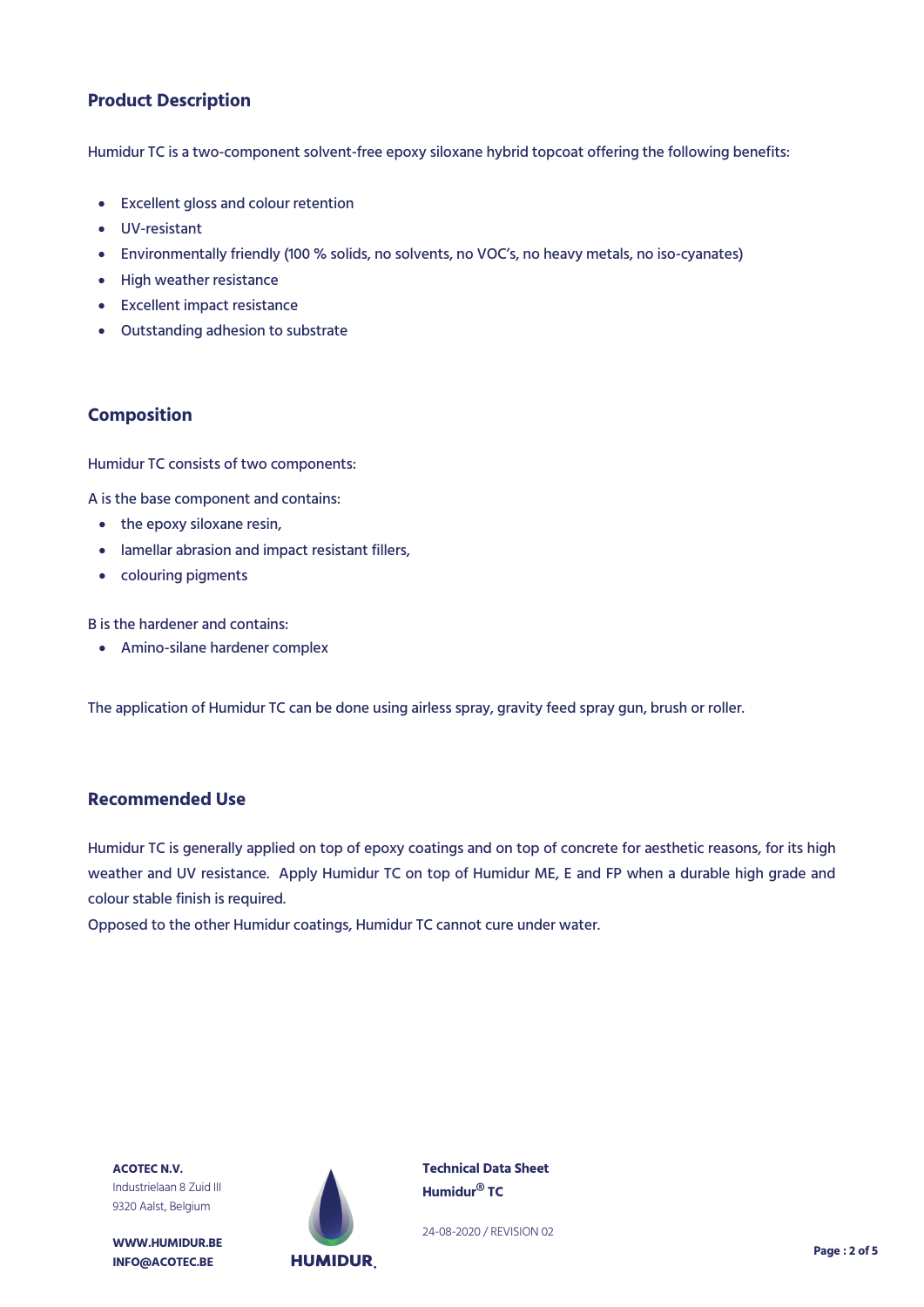# **Manufacturer's Information**

Acotec NV, with registered offices at Aalst, Belgium, is the developer and sole manufacturer of the Humidur products, distributed worldwide through a wide network of agents and cooperative companies. The proven lifetime of the Humidur coatings in practice is more than 30 years. Contact Acotec directly or visit www.humidur.be for reference projects.

#### **Product Data**

| <b>SPECIFIC DATA</b>                           |                      | <b>Humidur TC</b>                                    |  |
|------------------------------------------------|----------------------|------------------------------------------------------|--|
|                                                | <b>Component A</b>   | $± 1,270$ g/cm <sup>3</sup>                          |  |
| Density @ 23 °C                                | <b>Component B</b>   | $± 0,985$ g/cm <sup>3</sup>                          |  |
|                                                | Mixture $A + B$      | ± 1,230 g/cm <sup>3</sup>                            |  |
| <b>Solid Content</b>                           |                      | 100 %                                                |  |
| Viscosity of the mixture at 23 °C and CSS750Pa |                      | $3 ± 1$ Pas                                          |  |
| Flash point mixture A + B                      |                      | >90 °C                                               |  |
| <b>Hardness</b>                                |                      | Shore $D > 80$                                       |  |
| <b>Colour (gloss)</b>                          |                      | Any RAL colour<br>25 colours immediately deliverable |  |
| Minimum film thickness in one layer            |                      | $60 \mu m$                                           |  |
| Maximum film thickness in one layer            |                      | $100 \mu m$                                          |  |
| <b>Covering capacity</b>                       | Theoretical @ 60 µm  | 0,074 kg/m <sup>2</sup>                              |  |
| $(WFT = DFT)$                                  | Theoretical @ 100 µm | 0,123 kg/m <sup>2</sup>                              |  |
|                                                | By weight            | 7,6:1                                                |  |
| Mixing ratio A : B                             | By volume            | 5,9:1                                                |  |

**ACOTEC N.V.** Industrielaan 8 Zuid III 9320 Aalst, Belgium

**WWW.HUMIDUR.BE INFO@ACOTEC.BE** 



**Technical Data Sheet Humidur® TC**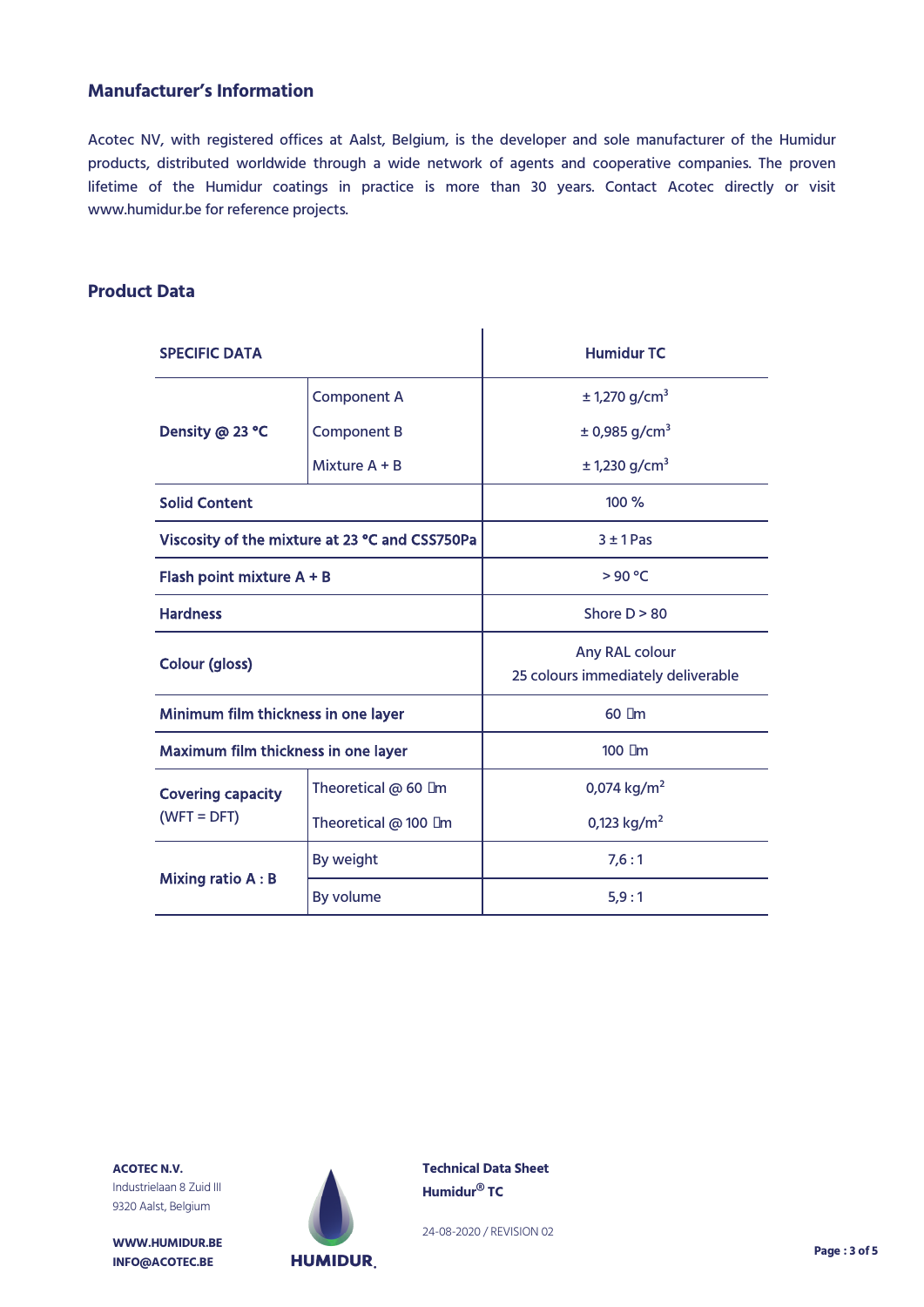## **Product Data**

| <b>SPECIFIC DATA</b>     | <b>Humidur TC</b> |
|--------------------------|-------------------|
| <b>Overcoating time</b>  | $4 - 48$ hours    |
| Standard packaging / set | 4 kg or 16 kg     |
| Pot life @ 23 °C         | 2 hours           |
| Shelf life max 25 °C dry | 18 months         |

# **Curing time**

The curing times depend on air circulation, temperature and the film thickness. The touch dry time at 23 °C is 4 hours and full cure is achieved after 3 days at this temperature. These values are indicative.

Opposed to the other Humidur coatings, Humidur TC does not have the ability to cure under water.

|                  | $10^{\circ}$ C | $15^{\circ}$ C | $20^{\circ}$ C | $25^{\circ}$ C | $30^{\circ}$ C |
|------------------|----------------|----------------|----------------|----------------|----------------|
| <b>Touch-dry</b> | 6 hours        | 5 hours        | 4 hours        | 3,5 hours      | 3 hours        |
| <b>Full cure</b> | 5 days         | 4 days         | 72 hours       | 48 hours       | 36 hours       |

#### **Surface Preparation**

All surfaces shall be free of oil, grease, dust or any other contamination prior to coating.

| <b>Substrate</b> | <b>Cleanliness</b>                                                | <b>Roughness</b>                                                            |
|------------------|-------------------------------------------------------------------|-----------------------------------------------------------------------------|
| <b>Coating</b>   | Remove all grease, dirt, any other<br>contamination, and moisture | Orbital electric sander or abrasive paper<br>120 - 180 grade                |
| Concrete         | Remove all grease, dirt, any other<br>contamination, and moisture | Orbital electric sander or abrasive paper<br>60-120 grade<br>Sweep blasting |



**WWW.HUMIDUR.BE INFO@ACOTEC.BE** 



**Technical Data Sheet Humidur® TC**